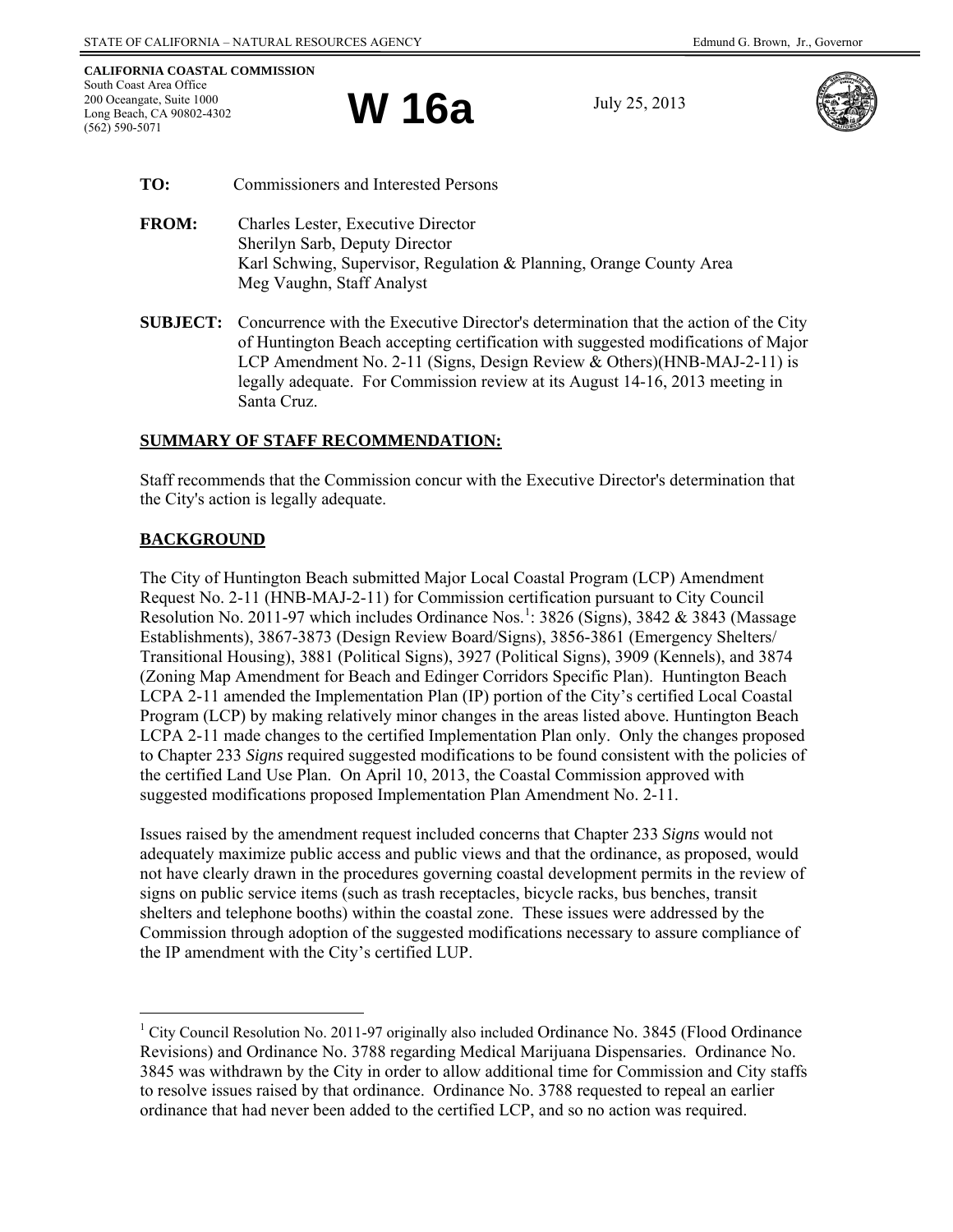### City of Huntington Beach LCP No. HNB-MAJ-2-11 Page 2

On July 1, 2013 the Huntington Beach City Council adopted Resolution No. 2013-27 acknowledging receipt of the Coastal Commission action and accepting and agreeing to the suggested modifications. Also on July 1, 2013, the City Council adopted Ordinance No. 3981 approving revisions to the Implementation Plan by incorporating the Commission's suggested modifications.

The City has submitted the modifications to the Executive Director for a determination that they are consistent with the Commission's action on April 10, 2013.

As provided in Section 13544 of the California Code of Regulations, the Executive Director must determine whether the City's action is legally adequate and report that determination to the Commission. In this case, the Executive Director has determined that the City's action is legally adequate. Unless the Commission objects to the Executive Director's determination, the certification of Huntington Beach LCP Amendment No. 2-11 shall become effective upon the filing of the required Notice of Certification with the Secretary of Resources as provided in Public Resources Code Section 21080.5(d)(2)(E).

### **RECOMMENDATION**

Staff recommends that the Commission **CONCUR** with the Executive Director's determination as set forth in the attached letter (to be sent after Commission endorsement).

HNB LCPA 2-11 Signs.DesRvw&Others IPam edckoff 8.13 mv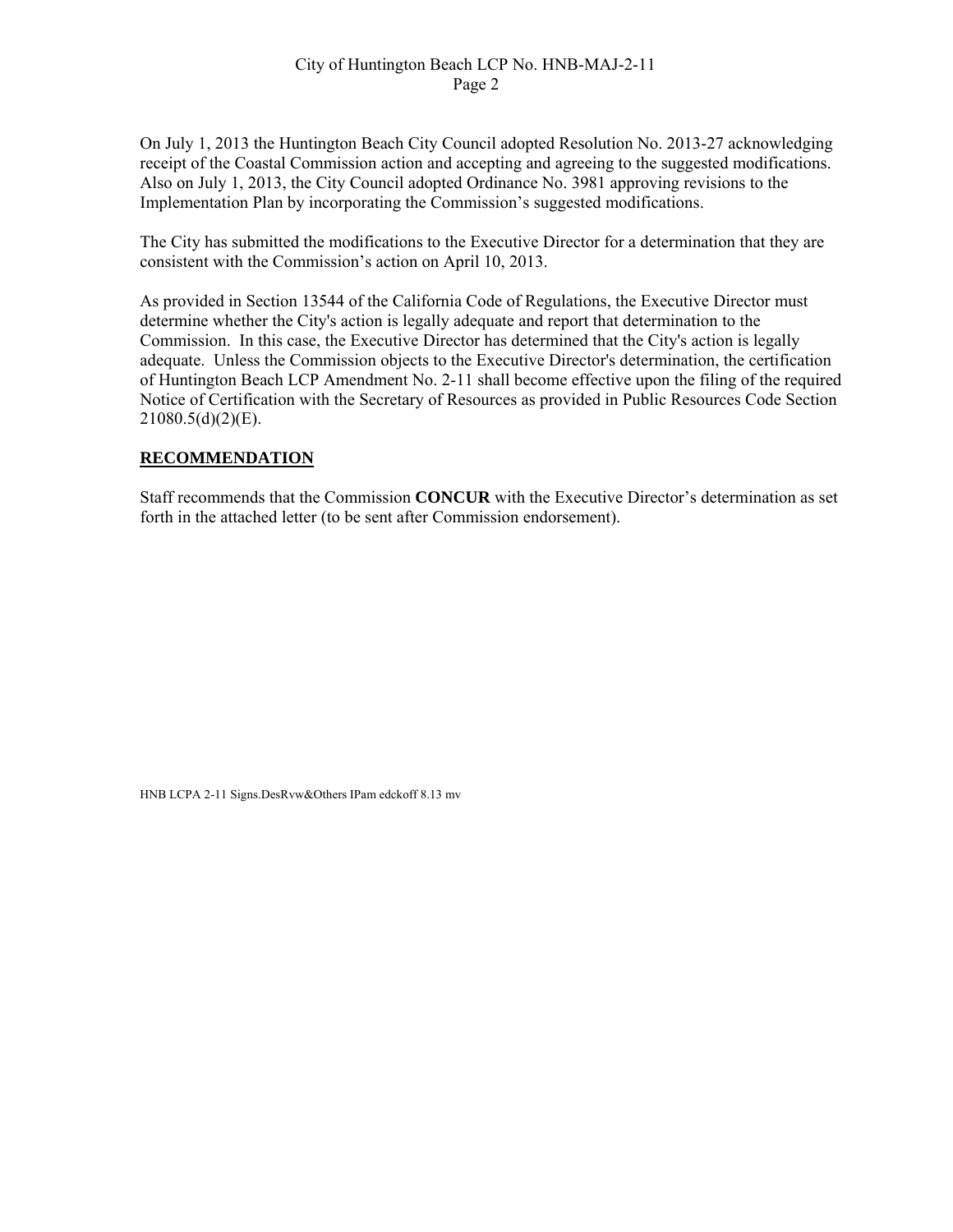CALIFORNIA COASTAL COMMISSION South Coast Area Office 200 Oceangate, Suite 1000 Long Beach, CA 90802-4302 (562) 590-5071

August XX, 2013



Scott Hess Director of Planning 2000 Main Street Huntington Beach, CA 92648

Re: Effective Certification

City of Huntington Beach Local Coastal Program Amendment No. 2-11 (HNB-MAJ-2-11) (Signs, Design Review, & Others)

Dear Mr. Hess:

We are pleased to notify you that on August X, 2013, the Commission concurred with the Executive Director's determination that the action of the City of Huntington Beach accepting certification of Local Coastal Program (LCP) Amendment No. 2-11 (HNB-MAJ-2-11) with suggested modifications was legally adequate. Therefore, the LCP amendment will be fully effective upon filing of the notice of the Commission's certification with the Secretary of the Resources Agency as provided by Public Resources Code Section 21080.5(d)(2)(E).

City of Huntington Beach LCP Amendment 2-11 was submitted for Commission certification pursuant to City Council Resolution No. 2011-97. Huntington Beach LCPA 2-11 reflects the changes to the Implementation Plan reflected in Ordinance Nos.: 3826 (Signs), 3842 & 3843 (Massage Establishments), 3867-3873 (Design Review Board/Signs), 3856-3861 (Emergency Shelters/ Transitional Housing), 3881 (Political Signs), 3927 (Political Signs), 3909 (Kennels), and 3874 (Zoning Map Amendment for Beach and Edinger Corridors Specific Plan), as modified by the approved suggested modifications to Chapter 233 *Signs*.

On April 10, 2013, the Commission approved LCP Amendment No. 2-11 with suggested modifications. On July 1, 2013, the Huntington Beach City Council adopted Resolution No. 2013-27 acknowledging receipt of the Coastal Commission action and accepting and agreeing to the suggested modifications. On July 1, 2013, the City Council adopted Ordinance No. 3981 amending the Local Coastal Program Implementation Plan by incorporating the modifications suggested by the Commission. On August XX, 2013, the Commission concurred with the Executive Director's determination that the City Council's acceptance of the Commission's suggested modification was legally adequate.

On behalf of the Coastal Commission, I would like to congratulate the City on the completion of LCP Amendment 2-11. If you have any questions, please contact Meg Vaughn at our Long Beach office (562) 590-5071.

Sincerely,

Teresa Henry District Manager

cc: Mary Beth Broeren, Planning Manager DRAFT HNB LCPA 2-11 SignsDesRvwOthers IPam fnlcrt ltr 8.13 mv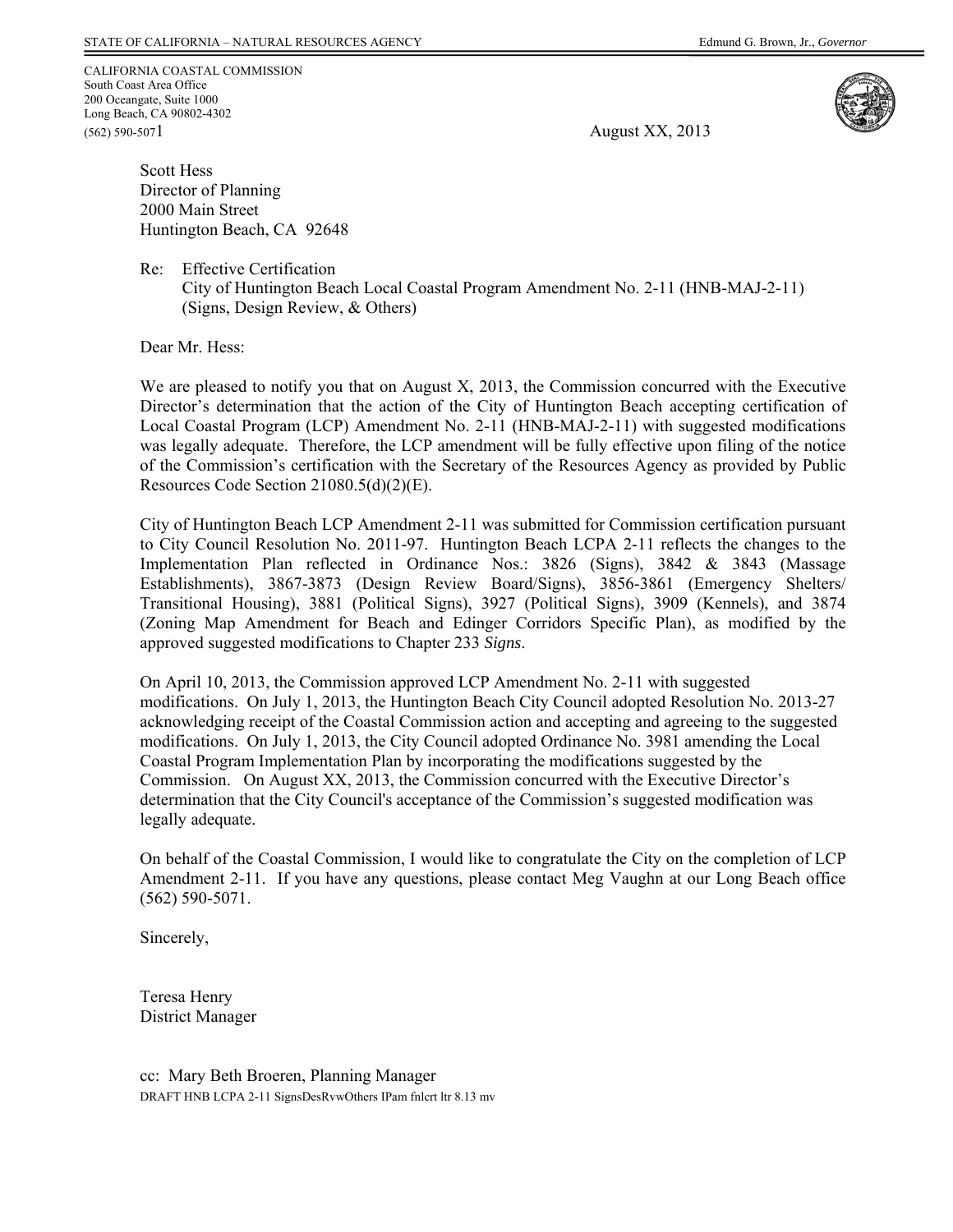#### RESOLUTION NO. 2013-27

### A RESOLUTION OF THE CITY COUNCIL OF THE CITY OF HUNTINGTON BEACH WHICH ACKNOWLEDGES RECEIPT OF THE COASTAL COMMISSION ACTION AND ACCEPTS AND AGREES TO LOCAL COASTAL PROGRAM AMENDMENT NO. 2-11 AS MODIFIED

WHEREAS, the California Coastal Commission reviewed and approved Huntington Beach Local Coastal Program Amendment No. 2-11 as modified at the April 10, 2013 Coastal Commission hearing; and

Section 13537 of the Coastal Commission Regulations requires the local government to accept and agree to the modifications by resolution within six (6) months, or the certification will expire; and

Upon the City Council action staff will forward Resolution No. 2013-27 for final Coastal Commission certification.

NOW, THEREFORE, the City Council of the City of Huntington Beach does hereby resolve as follows:

That the City Council accepts and agrees to the Coastal Commission's approval of Local Coastal Program Amendment 2-11 by modifying Huntington Beach Zoning and Subdivision Ordinance Section 233.10 as suggested by the Coastal Commission in document attached hereto as Exhibit "A" and incorporated by this reference as though fully set forth herein. Said suggested modifications shall become effective 30 days after adoption of Ordinance No. 3981 or upon final Coastal Commission certification, whichever occurs latest.

PASSED AND ADOPTED by the City Council of the City of Huntington Beach at a regular meeting held on the 1st day of  $J$ u $I$ v 2013.

APPROVED: **REVIEW** 

Mayor

INITIATED AND APPROVED:

Planning and Building Director

APPROVED AS TO FORM: City Attorney 23.13

EXHIBIT A: Coastal Commission Action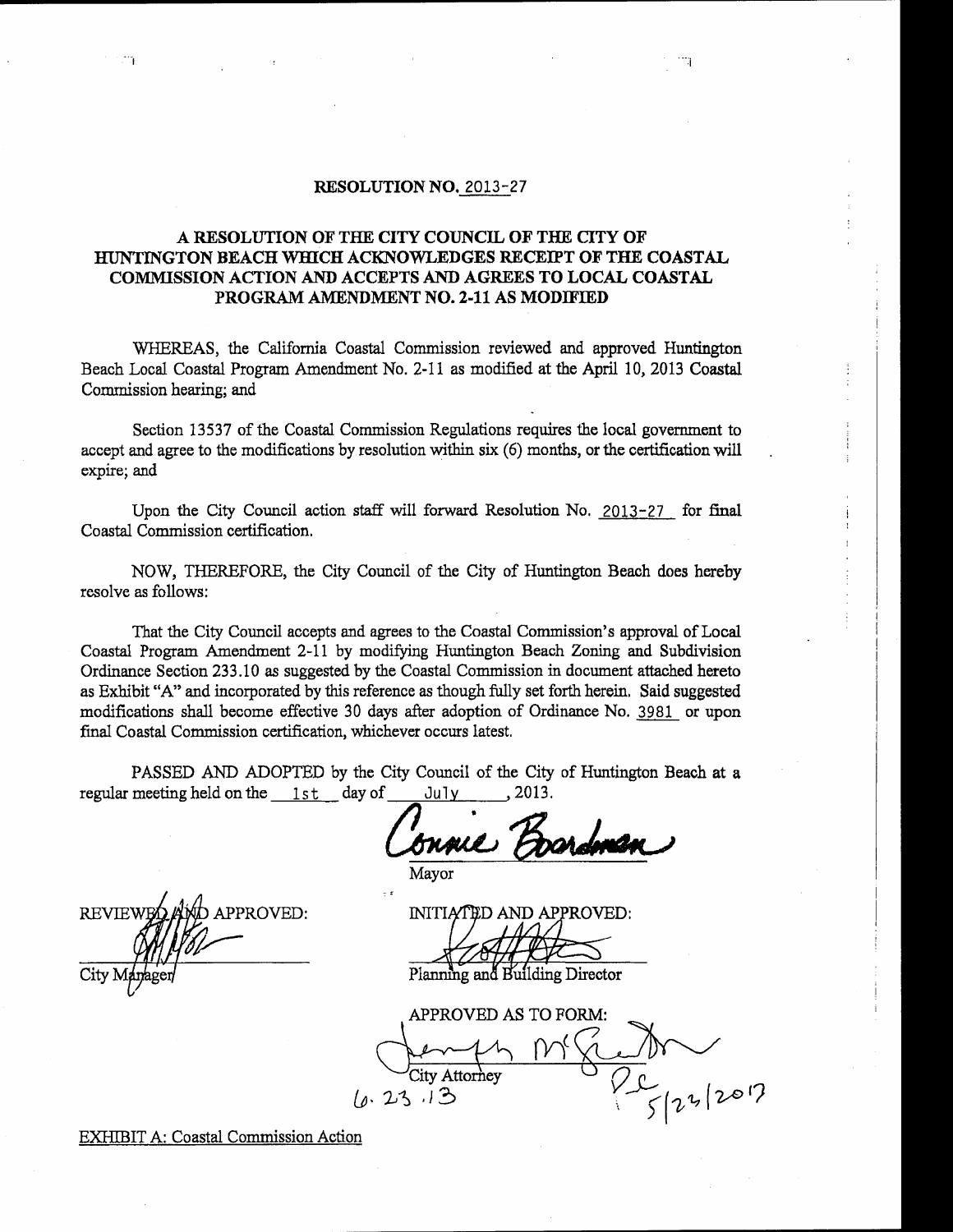# EXHIBIT A

 $\frac{1}{2}$ 

 $\overline{\phantom{a}}$ 

 $\frac{1}{2}$  .

 $\mathfrak i$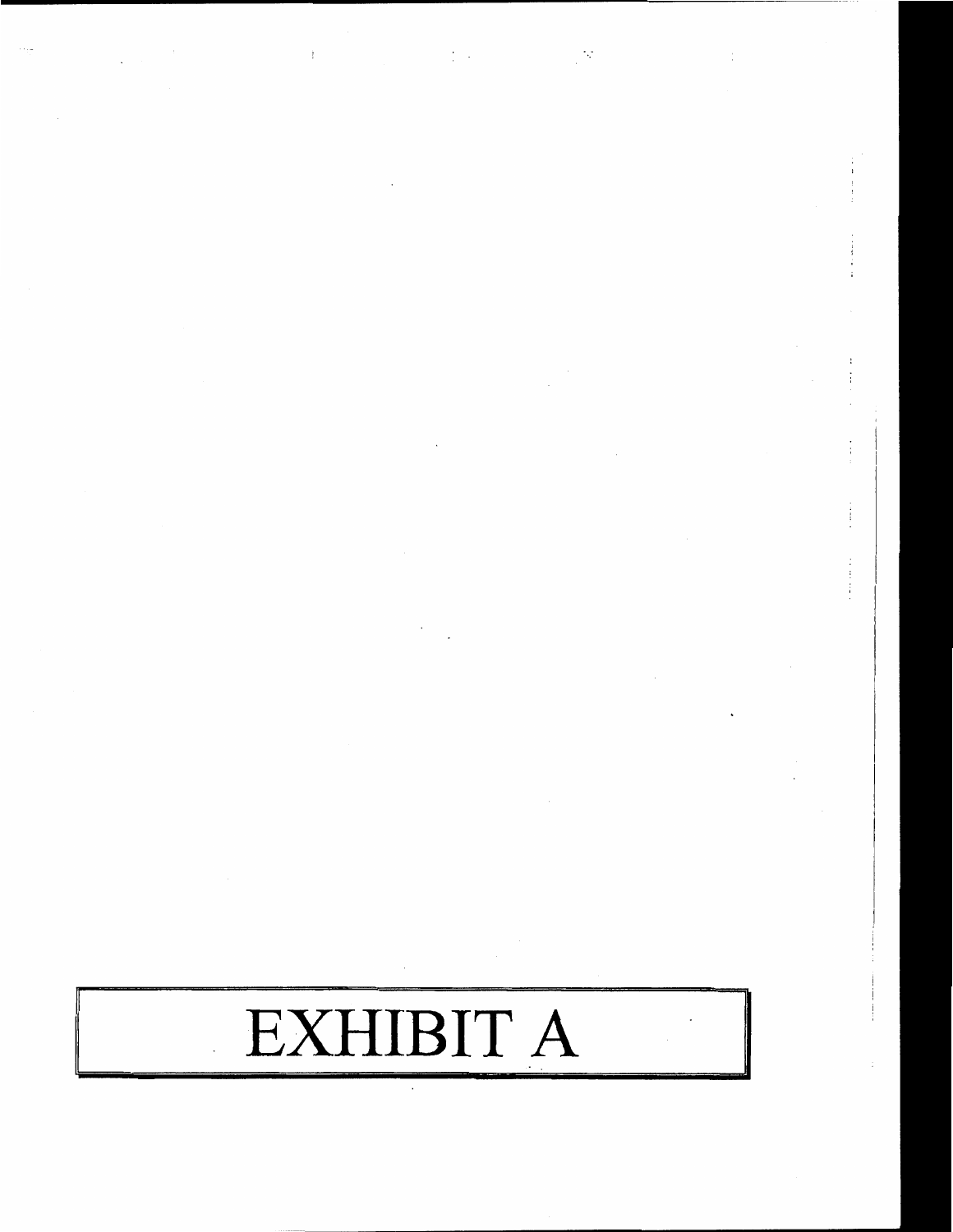Adopted By the Coastal Commission at its meeting of April 10, 2013

#### II. SUGGESTED MODIFICATIONS

Certification of City of Huntington Beach LCP Amendment Request No. 2-11 is subject to the following modifications.

À.

 $\frac{1}{2}$ 

 $\mathbf{I}$ 

The Commission's suggested additions are shown in bold, underlined text.

The Commission's suggested deletions are shown in underlined, strike out text.

#### SUGGESTED MODIFICATIONS TO CHAPTER 233 SIGNS

Modify Section 233.10 M (Prohibited Signs) as follows:

M. Signs located on public property, including signs affixed to utility poles, trees or projecting onto the public right-of-way, except political signs and those required by law. This section shall not prohibit the placement of advertising panels on public service items including, but not limited to, trash receptacles, bicycle racks, bus benches, transit shelters, and telephone booths, within public rights-of-way or in publicly-operated beaches or parks provided such items are placed in accord with an agreement granted by the City Council, and for such signs proposed in the coastal zone, subject to approval of a coastal development permit unless otherwise exempt.

Add the following new subsections to Section 233.10 M (Prohibited Signs), re-letter and re-order as appropriate:

- Within the coastal zone, signs that limit or prohibit public access to public coastal <u>o.</u> areas, public accessways and/or to public parks except, subject to approval of a coastal development permit, when necessary for public safety, no other feasible alternative exists, the signs are consistent with all other applicable local coastal program requirements, and are subject to a requirement that the signs shall be removed as soon as the public safety issue is resolved.
- $\mathbf{P}_{\cdot}$ Within the coastal zone, signs that adversely affect scenic and visual qualities of coastal areas and public parks shall be prohibited except, subject to approval of a coastal development permit, when necessary for public safety, no other feasible alternative exists, the signs are consistent with all other applicable local coastal program requirements, and are subject to a requirement that the signs shall be removed as soon as the safety issue is resolved.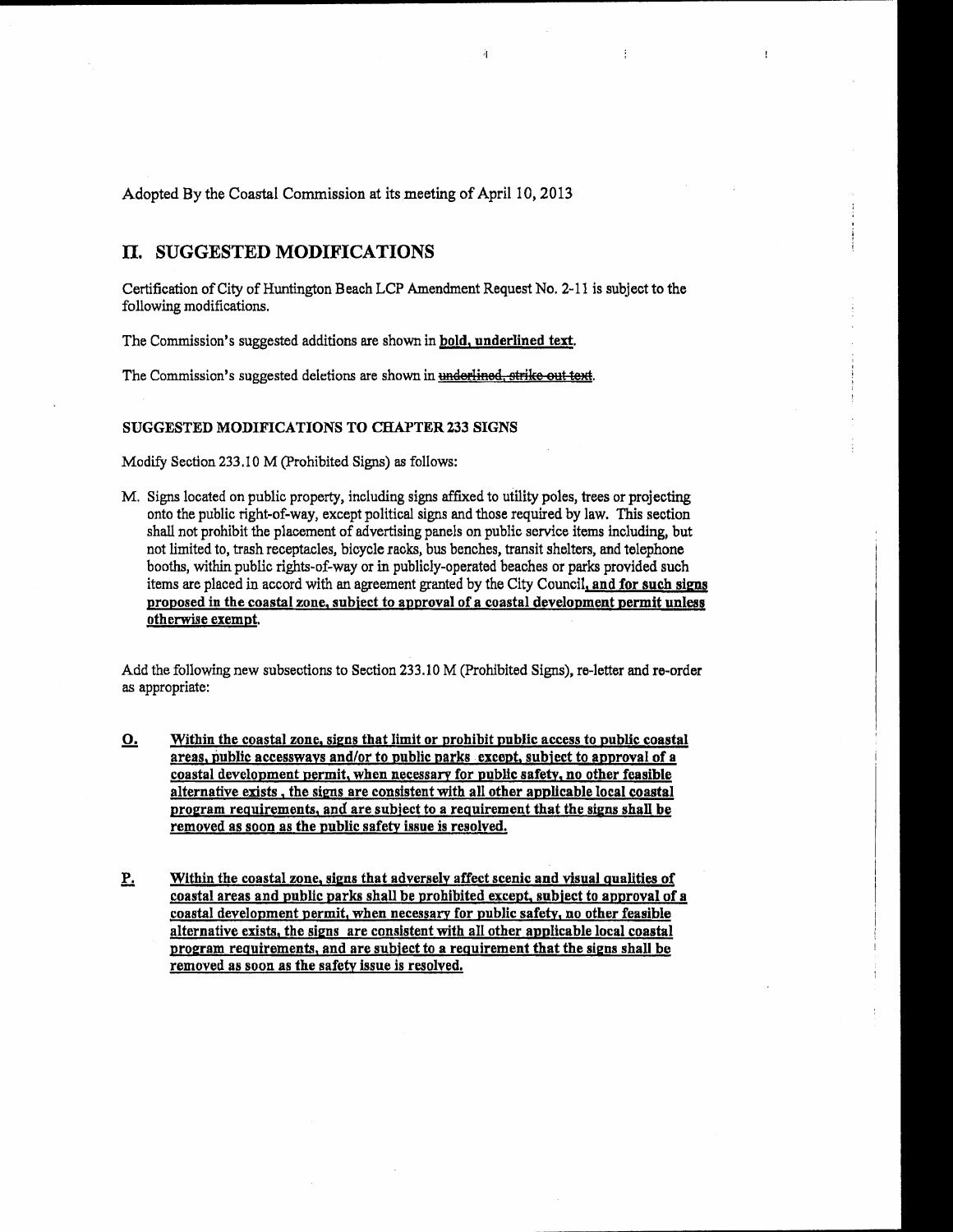$\overline{\mathcal{A}}$ 

#### 233.10 **Prohibited Signs**

- A. Canvas signs, banners, pennants, streamers, balloons or other temporary signs except as provided in Sections 233.08 (Exempt Signs), 233.16 (Subdivision Directional Signs) or 233.18 (Promotional Activity Signs).
- **B.** Mobile, A-frame, and portable signs and those of a similar nature which are not permanently attached to the ground or building except as provided in Section 233.18 or 233.20.
- C. Roof signs except those permitted under Section 233.18(D).
- Signs which resemble any official marker erected by the city, state, or any governmental agency, or D. which, by reason of position, shape, color or illumination would conflict with the proper functioning of any traffic sign or signal or would be a hazard to vehicular or pedestrian traffic.
- Signs which produce odor, sound, smoke, fire or other such emissions. E.
- Flashing, moving, pulsating, or intermittently lighted signs, mechanical movement signs, including F. searchlights, except electronic readerboards and public service signs such as those for time and temperature.
- Animals or human beings, live or simulated, utilized as signs. G.
- Projecting signs, except canopy or awning signs and under-canopy signs, subject to subsections Н. 233.06(A) and 233.06(E).
- L Signs which constitute a nuisance or hazard due to their intensity of light.
- Signs visible from and within 100 feet of an R district which are illuminated between the hours of  $\mathbf{J}$ . 10:00 p.m. and 7:00 a.m. unless they identify an establishment open for business during those hours.
- Off-premises signs, including billboards or advertising structures installed for the purpose of K. advertising a project, subject or business unrelated to the premises upon which the sign is located, except as permitted pursuant to Sections 233.14 (Readerboard Signs—Multiple Users) and 233.16 (Subdivision Directional Signs).
- L. Abandoned signs and signs which no longer identify a bona fide business conducted on the premises. Such signs shall be removed by the property owner within 60 days of the business's closing date. The sign panel may be turned over (blank side out) if the sign complies with code.
- M. Signs located on public property, including signs affixed to utility poles, trees or projecting onto the public right-of-way, except political signs and those required by law. This section shall not prohibit the placement of advertising panels on public service items including, but not limited to, trash receptacles, bicycle racks, bus benches, transit shelters, and telephone booths, within public rightsof-way or in publicly-operated beaches or parks provided such items are placed in accord with an agreement granted by the City Council, and for such signs proposed in the coastal zone, subject to approval of a coastal development permit unless otherwise exempt.
- N. Vehicle signs, signs affixed to automobiles, trucks, trailers or other vehicles on public or private property for the purpose of advertising, identifying or providing direction to a use or activity not related to the lawful use of the vehicle for delivering merchandise or rendering service. Any such vehicle signs which have as their primary purpose to serve as a non-moving or moving display are prohibited. (3334-6/97, 3360-12/97, 3826-4/09, 3881-8/10)
- O. Within the coastal zone, signs that limit or prohibit public access to public coastal areas, public accessways and/or to public parks except, subject to approval of a coastal development permit, when necessary for public safety, no other feasible alternative exists, the signs are consistent with all other